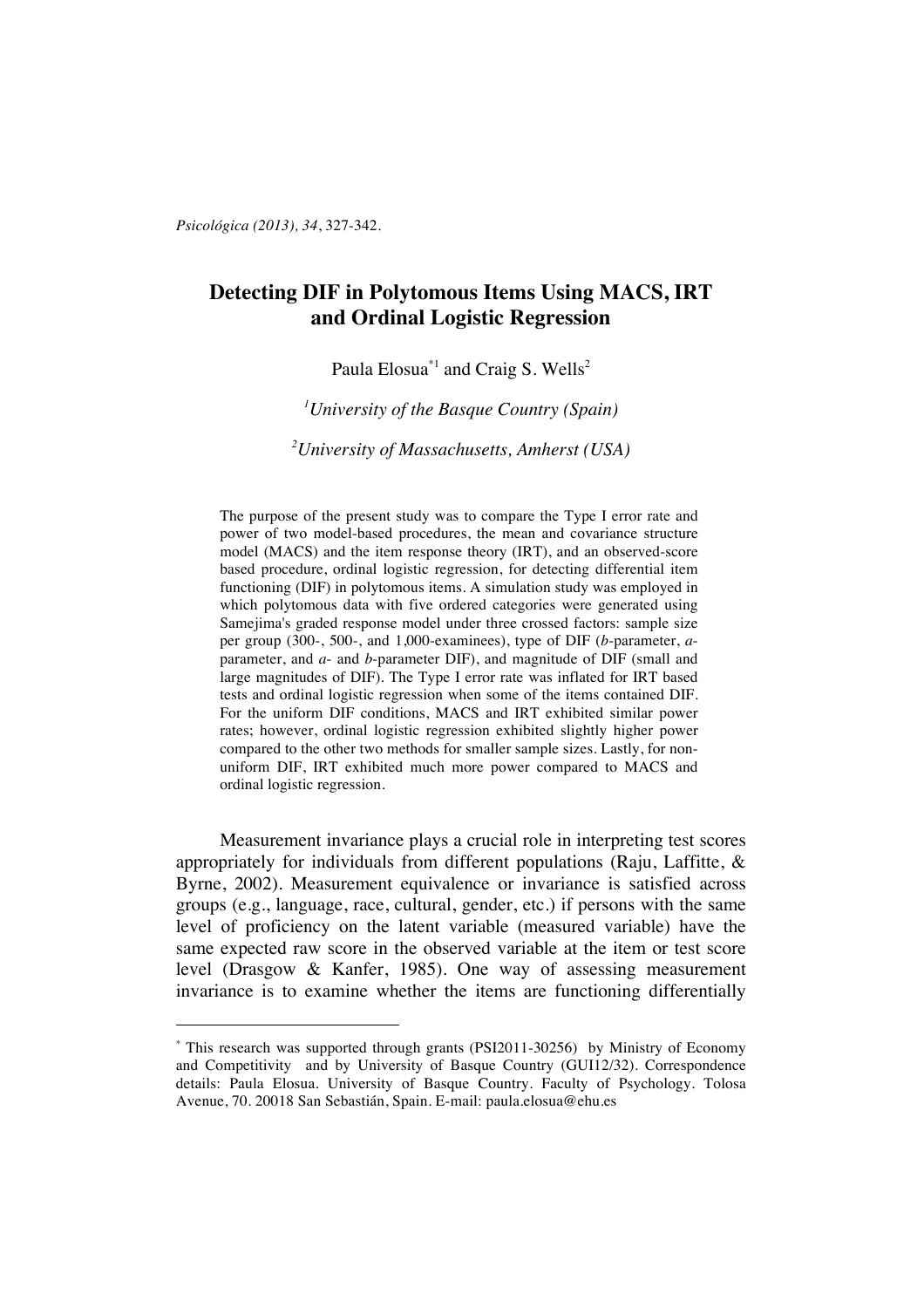(DIF) between the groups of interest. An item exhibits DIF if the probability of answering an item correctly or responding to a particular category differs for individuals from different groups but with the same level of proficiency.

Most of the research to date has examined the detection of DIF for cognitive and psychological assessments and questionnaires that use dichotomous items. However, the use of polytomous items is common in the psychological and educational assessment. Although there are some interesting papers about the detection of DIF in polytomous data (French  $\&$ Miller, 1996; Kristatkansson, Aylesworth, McDowell, & Zumbo, 2005; Spray & Miller, 1994; Zwick, Donogue & Grima, 1993), the level of development regarding the detection procedures for polytomous items has not been widely studied. The purpose of the present paper was to examine several methods for detecting DIF for polytomous items that are often used on psychological or educational assessments.

#### **DIF Detection Methods**

DIF statistics may be classified as either latent model-based or observed-score based. Latent model-based procedures rely on fitting a latent variable model to the data in which the relationship between the item response and underlying latent variable is defined. There are two general types of model-based procedures: linear and non-linear. An example of a linear model-based procedure is the mean and covariance structure model (MACS; Sörbom, 1974). In MACS, a factor linear model is fit to the data for each group in which the relationship between the item response and latent variable is assumed to be linear; measurement invariance is assessed by comparing the factor loadings (i.e., non-uniform DIF) and item thresholds (i.e., uniform DIF) for each item between two or more groups. For non-linear model based procedures, an item response theory (IRT; Embretson & Reise, 2000; Hambleton, Swaminathan, & Rogers, 1989; Lord, 1980) model is fit to the data for each group in which the relationship between probability of responding to a particular category and the latent variable is described; DIF is assessed by comparing the item parameters (*a*parameter for non-uniform DIF, and *b*-parameter for uniform DIF) between the two groups.

Observed-score based procedures focus on examining the relationship between item performance and observed scores, often based on total scores. Examples of observed-score based procedures are the Mantel-Haenszel procedure (Mantel, 1963; Potenza & Dorans, 1995), logistic regression (Swaminathan & Rogers, 1990) and discriminant logistic regression (French & Miller, 1996). The advantages of observed-score methods is that they do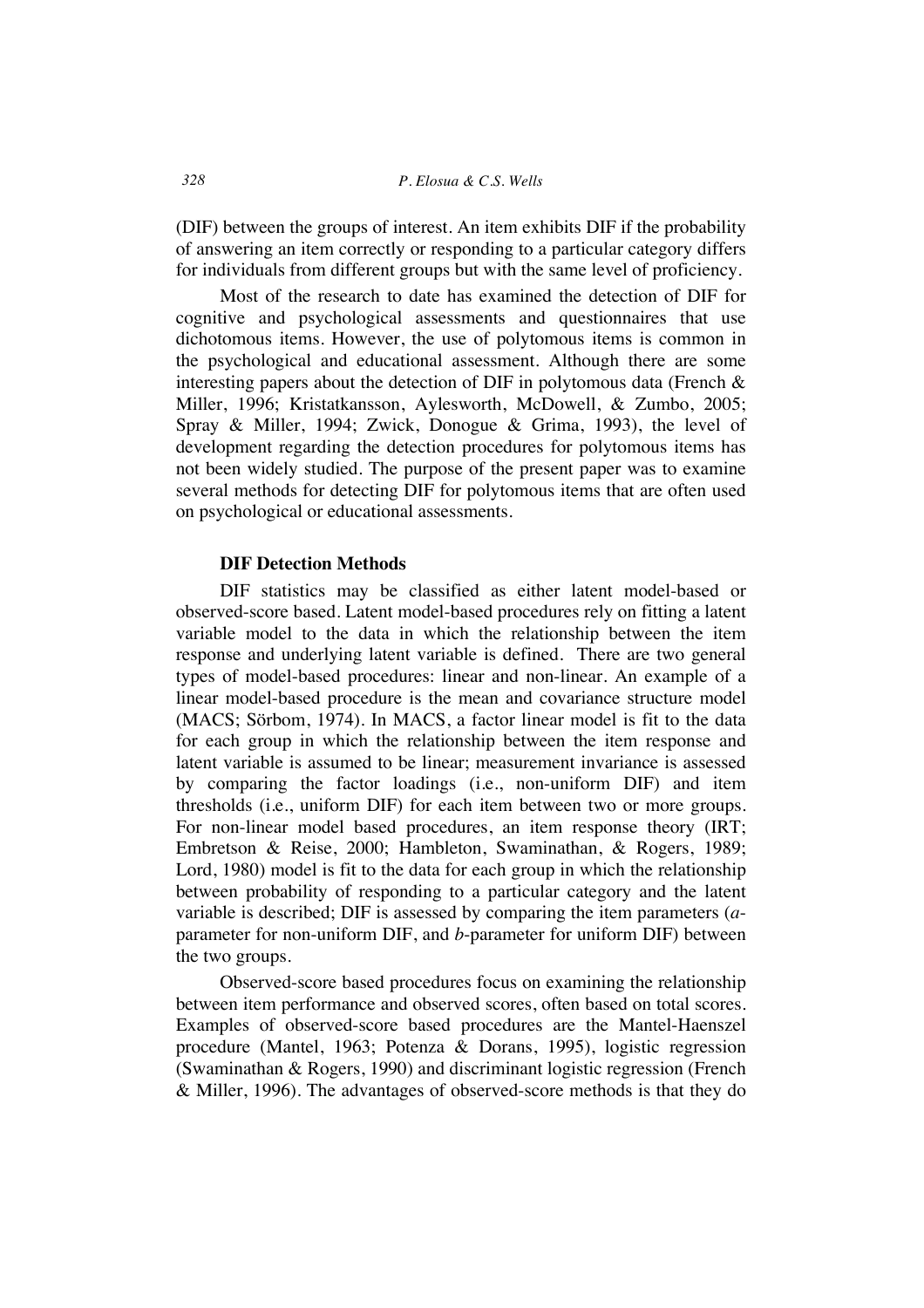not rely on a measurement model to fit the data and they do not require parameters within a measurement model to be estimated.

#### **Previous Research**

 $\overline{a}$ 

Several studies have compared the MACS approach, which uses a linear factor analytic model, with IRT-based methods that use a nonlinearmodel (see Raju, Laffitte, & Byrne, 2002; Meade & Lautenschlager, 2004; Stark, Chernyshenko & Drasgow, 2006). Meade and Lautenschlager (2004) provided a detailed comparison of the likelihood-ratio test within IRT and  $MACS<sup>1</sup>$  that included a simulation study that examined the Type I error rate and power of both methods. Polytomous item responses were generated using Samejima's GRM under conditions that varied with respect to type of DIF (uniform and non-uniform DIF) and sample size. The authors found that MACS was unable to detect uniform or non-uniform DIF at the itemlevel whereas the IRT-based method detected both types of DIF.

Kim and Yoon (2011) compared multiple-group categorical CFA (MG-CFA) to the likelihood-ratio test in IRT in detecting measurement invariance in simulating data. Ordered categorical item responses (dichotomous and polytomous) were generated using the MG-CFA model for various sample sizes and sources of DIF. The MG-CFA was implemented using a backward procedure where the chi-square difference tests were compared to a fully invariant baseline model. The Type I error and power rate were compared across the two models. A Dunn-Bonferroni correction was employed to control the overall Type I error rate. The authors found that the likelihood-ratio test exhibited better Type I error rate control compared to the MG-CFA approach. Both methods exhibited similar power rates. However, because power is conditional on controlling the Type I error rate, it is questionable to interpret the detection of DIF items using the MG-CFA model as power since it exhibited inflated Type I error rates.

Stark, Chernyshenko, and Drasgow (2006) compared MACS and the IRT on detecting DIF for dichotomous and polytomous item responses across various types and amount of DIF, sample sizes, and latent mean differences. Contrary to Meade and Lautenschlager (2004), Stark et al. (2006) found that MACS was able to detect uniform DIF. The differences illustrated in these two studies may be related to the way MACS was implemented. Meade and Lautenschlager (2004) used a constrained-

<sup>&</sup>lt;sup>1</sup> Meade and Lautenschlager used the terminology confirmatory factor analysis with latent means and intercepts. MACS are included within such models.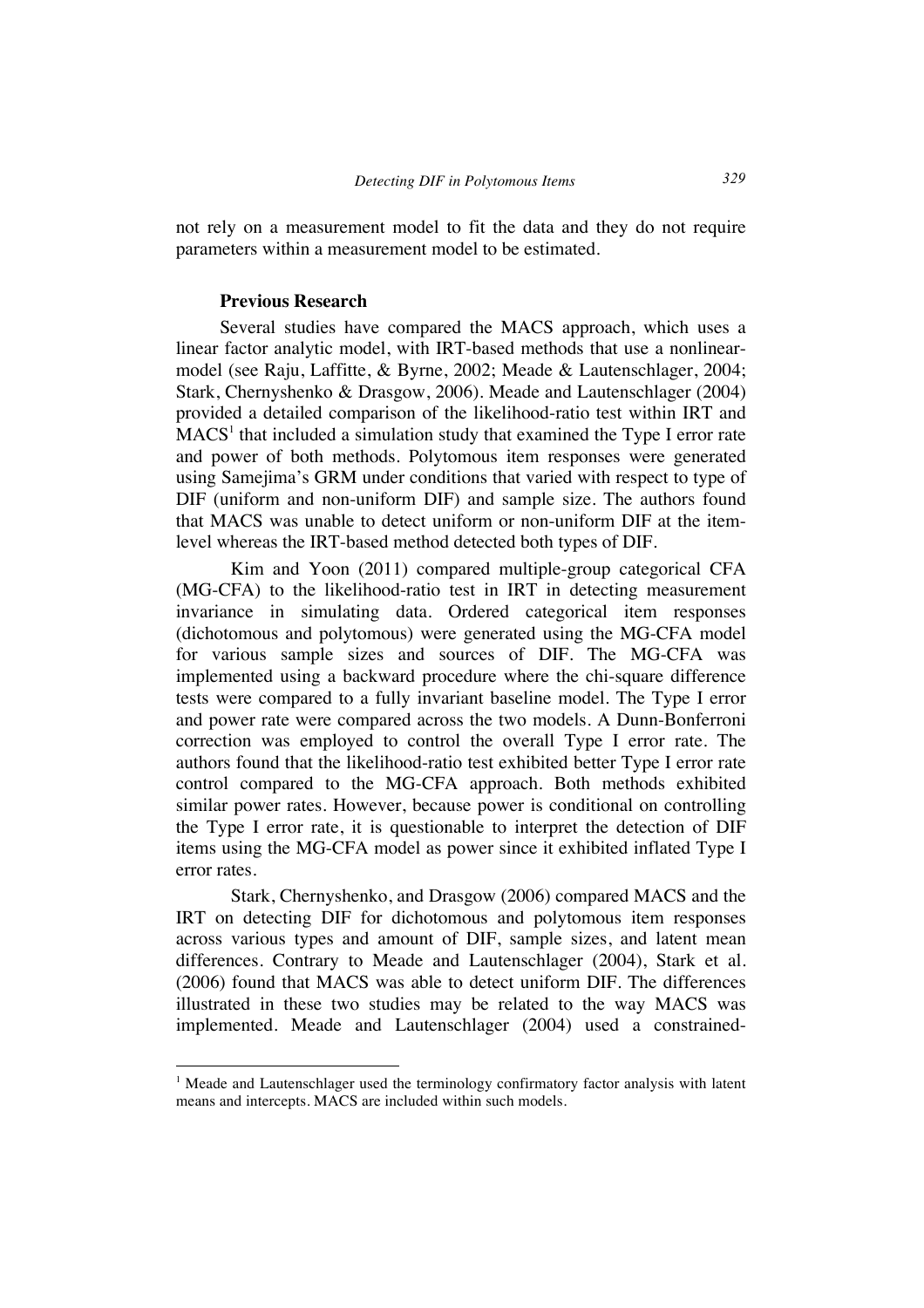baseline model approach whereas Stark et al. (2006) used the free-baseline model approach. Another important difference between Meade and Lautenschlager (2004) and Stark et al. (2006) is that the latter study used a linear common factor model to generate the item responses instead of Samejima's GRM. In this study, we will be using Samejima's GRM to simulate the item responses and the free-baseline approach to testing measurement invariance.

While the model-based approaches such as MACS and IRT are useful for examining DIF and measurement invariance, they are limited by the fact that a measurement model must fit the data and that a sufficient sample size is required to estimate the model parameters. Therefore, observed-score based methods such as logistic regression and Mantel-Haenszel are attractive alternatives because they do not implement a measurement model to detect DIF. Furthermore, many of the observedscore based methods provide an effect size (e.g., pseudo- $R^2$  for logistic regression) that may be used to judge the magnitude of DIF.

The purpose of the present study was to compare the Type I error rate and power of three approaches for the DIF detection using data generated under Samejima's GRM: IRT, MACS, and ordinal logistic regression. We chose the model-based approaches in order to delve deeper into the similarities and differences between them when the data are polytomous. Ordinal logistic regression was selected because it is flexible and also the most general form of the contingency tables and generalized linear modeling approaches to DIF detection (Zumbo & Hubbley, 2003). A secondary purpose of the study was to provide practitioners guidance about which method is most effective and useful for detecting DIF.

## **METHOD**

#### **Study Design**

A Monte Carlo simulation study was conducted to examine the Type I error and power rates of the MACS, likelihood-ratio test, and ordinal logistic regression in detecting DIF for polytomous data. Polytmous item response data were generated using Samejima's GRM to represent a test with 15 items, each comprised of five categories (e.g., Likert-type items). The test length of 15 items was selected according to the number of items that are often observed on personality inventories (e.g., 16PF, Cattell's Personality Inventory). The generating item parameter values, reported in Table 1, were obtained from real data from an actual personality inventory. The data were generated for two groups, a reference and focal group. The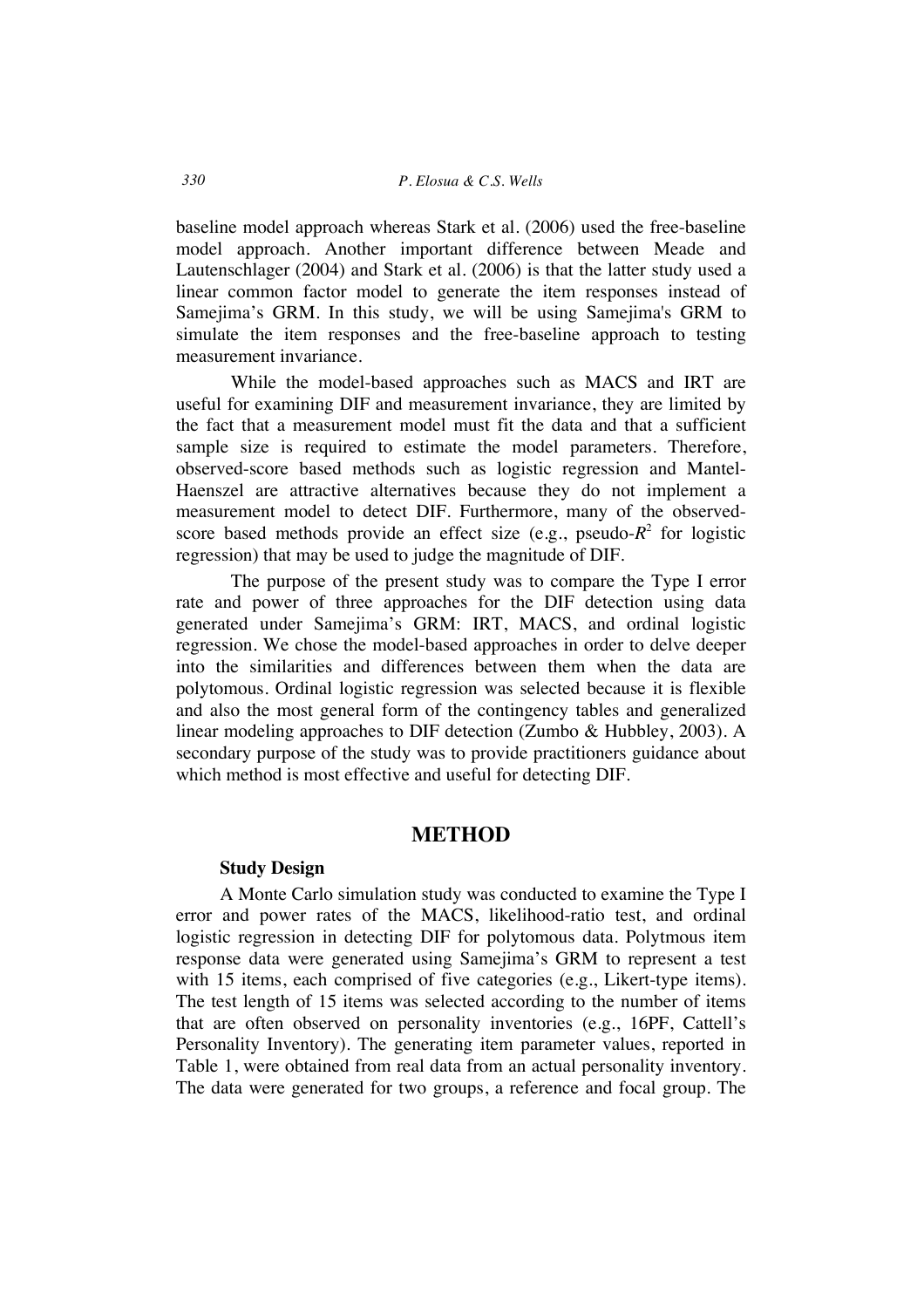generating item parameter values for items 1 to 3 shown in Table 1 were altered to generate DIF for the focal group.

| Item           | $\alpha$ | $\beta_1$ | $\beta_2$ | $\beta_3$ | $\beta_{4}$ |
|----------------|----------|-----------|-----------|-----------|-------------|
|                | 1.35     | $-2.59$   | $-1.18$   | 0.18      | 2.01        |
| 2              | 1.10     | $-2.29$   | $-0.46$   | 1.04      | 3.14        |
| 3              | 0.37     | $-2.74$   | 0.44      | 3.71      | 8.36        |
| $\overline{4}$ | 0.61     | $-2.80$   | $-1.13$   | 0.28      | 4.52        |
| 5              | 2.32     | $-2.12$   | $-0.73$   | 0.40      | 1.81        |
| 6              | 1.86     | $-1.48$   | $-0.61$   | 0.38      | 1.91        |
| 7              | 1.72     | $-1.68$   | $-0.57$   | 0.71      | 2.25        |
| 8              | 1.54     | $-1.62$   | $-0.93$   | 0.08      | 1.41        |
| 9              | 1.74     | $-2.08$   | $-0.66$   | 0.41      | 1.87        |
| 10             | 1.47     | $-2.50$   | $-0.77$   | 0.48      | 2.37        |
| 11             | 0.91     | $-3.85$   | $-1.85$   | $-0.30$   | 2.28        |
| 12             | 1.26     | $-1.65$   | $-0.07$   | 1.31      | 3.17        |
| 13             | 2.33     | $-1.82$   | $-0.73$   | 0.15      | 1.40        |
| 14             | 2.10     | $-1.84$   | $-0.61$   | 0.60      | 2.07        |
| 15             | 1.50     | $-1.60$   | $-0.91$   | 0.04      | 1.40        |

**Table 1. Generating Item Parameter Values.**

The data were generated under three crossed factors: sample size per group (300-, 500-, and 1,000-examinees), type of DIF (*b*-parameter, *a*parameter, and *a*- and *b*-parameter DIF), and magnitude of DIF (small and large magnitudes of DIF). The three sample sizes were chosen to represent a small, medium and large sample size used in empirical research in psychology. The three types of DIF were selected to represent uniform and non-uniform DIF. Small and large magnitudes of DIF were selected to examine the power rates for each DIF detection method across realistic magnitudes of DIF. For the small magnitudes of DIF, the *a*- and *b*parameter values for the focal group were altered by 0.25. For the large magnitudes of DIF, the *a*- and *b*-parameter values were altered by 0.40 and 0.50, respectively. In addition, a non-DIF condition was examined in which the generating item parameter values for the focal and reference group were identical. Therefore, data were generated for 21 conditions: 3 sample sizes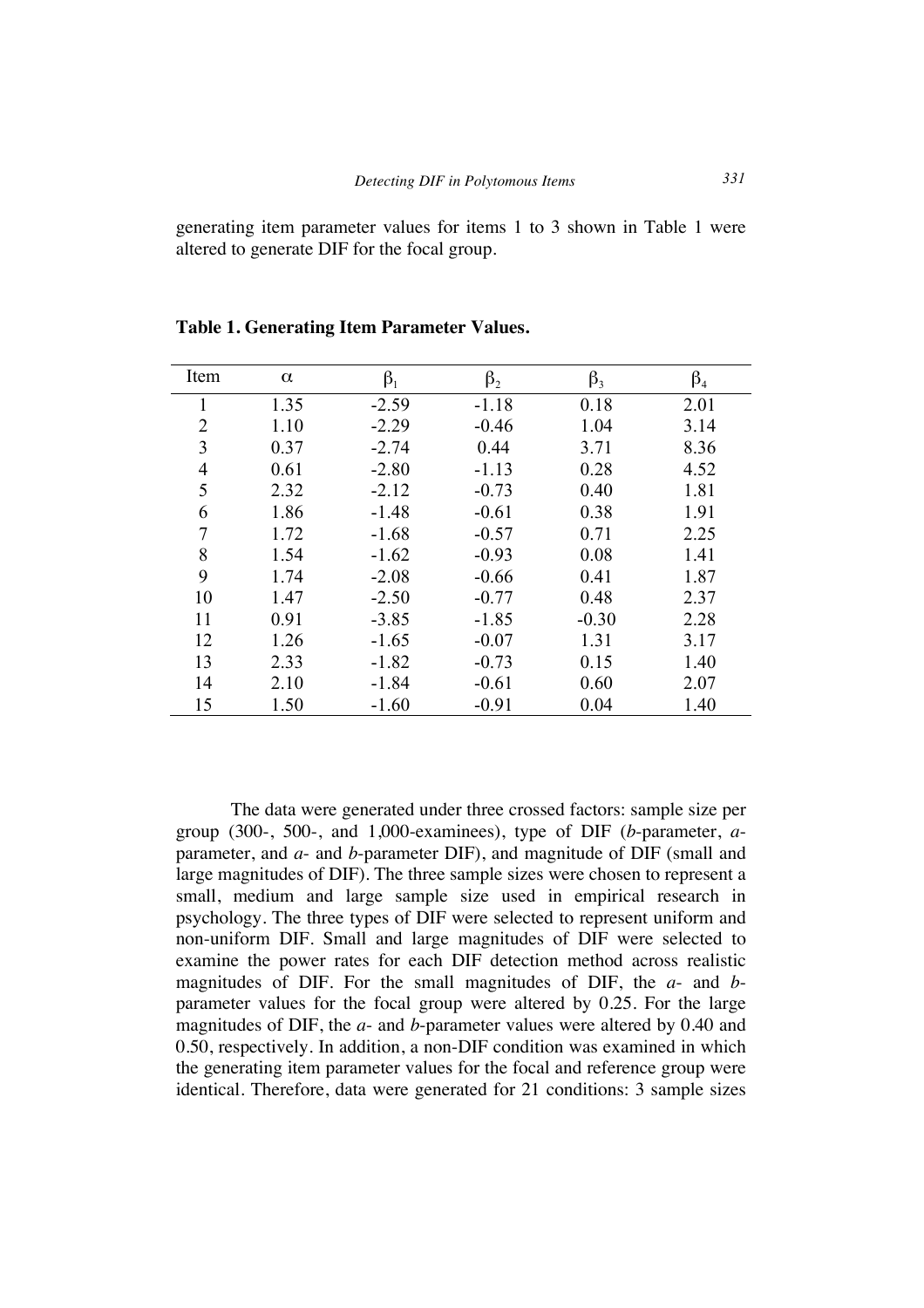X 3 types of DIF X 2 magnitudes of DIF plus 3 sample sizes for the non-DIF condition. For each condition, 100 replications were performed. The proficiency parameters were sampled from the standard normal distribution for the reference and focal groups,  $\theta \sim N(0,1)$ .

#### **DIF Detection**

*MACS*. To evaluate measurement invariance, multiple group confirmatory factor analysis (MG-CFA) is typically performed, as well as the computation of the chi-square difference test for nested models. The first step in the detection of DIF is to define the baseline model which is referred to as the free model. To test the invariance for item *i*, the factor loading associated with item *i* is constrained to be equal between the groups. The fit of this new model is then compared to the fit of the free baseline model by taking the difference in chi-square fit statistics. If the model with the additional constraint fits significantly worse than the free baseline model, then item *i* is considered to function differentially between the groups. The degrees of freedom equal the difference in degrees of freedom between the two models which equals the number of parameters being compared. For each item and for each sample replication, one chisquare difference test was computed between both the baseline model and the item-constrained model. We made one comparison for every item for each data replication, excluding the reference item (for identification purposes, the  $15<sup>th</sup>$  item was defined as the reference item; Lubke & Muthén, 2004). The MACS procedure was implemented using Mplus 5.0 (Muthén & Muthén, 2005) via ML estimation.

*Ordinal logistic regression.* The ordinal logistic regression was implemented using proportional odds ordinal logistic regression via maximum likelihood estimation. The analyses were performed using the *lrm* function within the software package R. The matching variable was defined as the total score obtained by summing all the individual items. Each item was evaluated for DIF by comparing the fit of two models. The first model was the baseline model, which only included one predictor, the total score. The second model included as predictors the total score plus two additional parameters, the grouping parameter and the interaction between group and observed score. After estimating both models the difference between the -2Log Likelihood from the model with more parameters and the model with less parameters was used to evaluate if the fit was better when information on the group was included in the model. This difference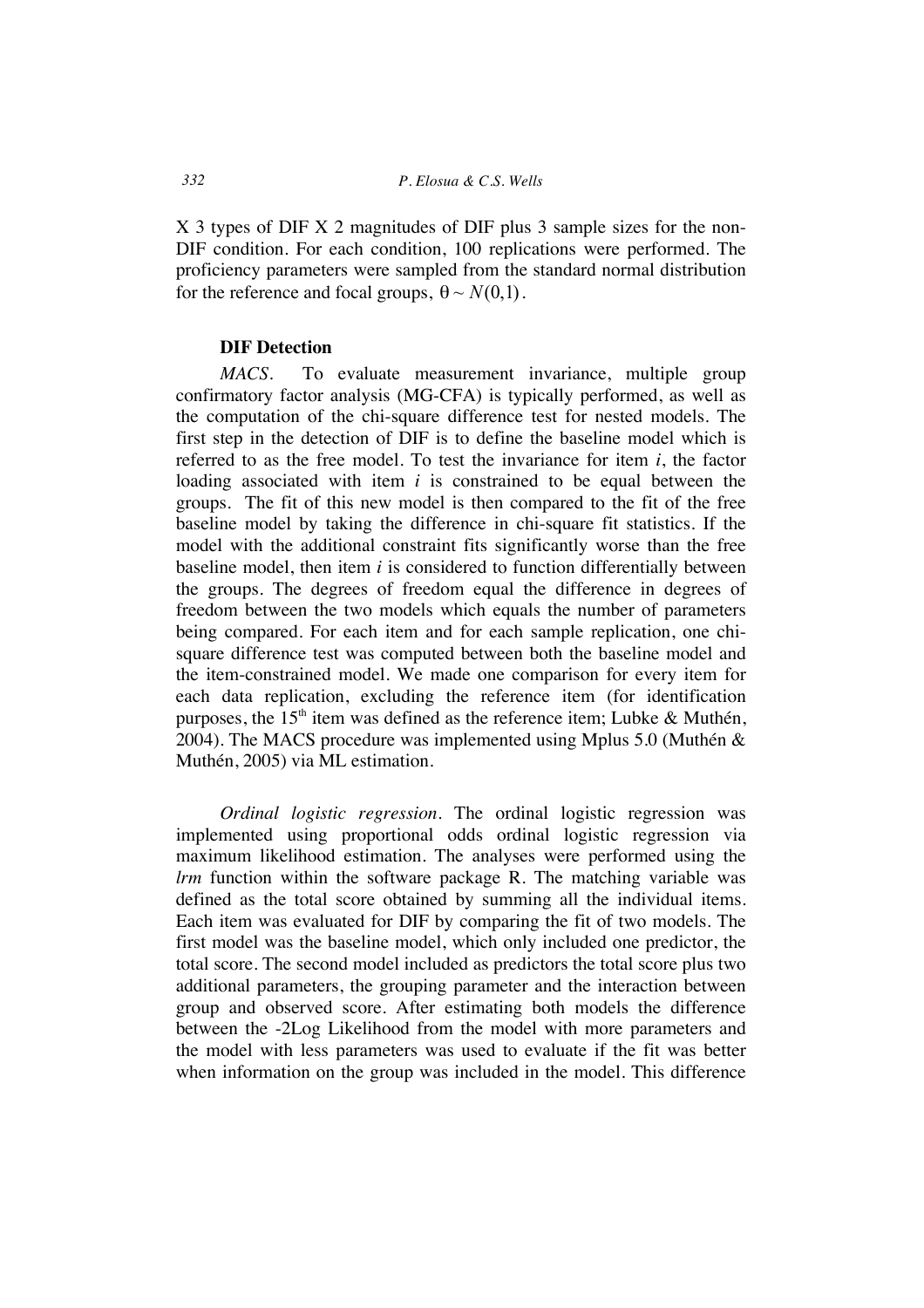is a likelihood ratio test  $G<sub>i</sub><sup>2</sup>$  which is distributed as a  $\chi<sup>2</sup>$  with degrees of freedom equal to the difference in the number of parameters estimated in the compact model and augmented model (i.e.,  $df = 2$ ).

*IRT*. The likelihood-ratio (LR) test is one of the more popular IRT procedures for detecting DIF due to its control of Type I error rate and acceptable power rates (Thissen, Steinberg, & Gerrard, 1986; Thissen, Steinber, & Wainer, 1988). In addition, the LR test can be used to detect uniform and non-uniform DIF independently. The LR test essentially compares the fit of a compact and augmented model to test for DIF between a reference and focal group. The compact model constrains the parameter values to be equal between the reference and focal groups (i.e., assumes no DIF is present). The augmented model allows the parameter values for one item (or a set of items) to be freely estimated in each group, constraining the remaining items to be equal between groups. DIF is assessed by comparing the overall fit of both models. If the item being tested contains DIF (i.e., the parameter values are not equal between the groups), then the overall fit for the augmented model will be much better than the overall fit for the compact model. The overall fit of the respective model is provided by -2 times log likelihood (-2 Log *L*). The IRT likelihood ratio test was implemented using the computer program IRTLRDIF v. 2.0 (Thissen, 2001).

#### **Data Analysis**

An item was flagged for DIF if the difference of the chi-square values between two models was significant using an alpha level of 0.05. The empirical Type I error rate was defined by the proportion of non-DIF items that were flagged across replications. The empirical power rate was defined by the number of times that the manipulated (i.e., DIF) item was flagged across replications.

## **RESULTS**

#### **Non-DIF Conditions**

Table 2 reports the Type I error rate for the non-DIF condition (i.e., no items were generated to exhibit DIF). The three statistics did not exhibit inflated Type I error rates across the three sample sizes.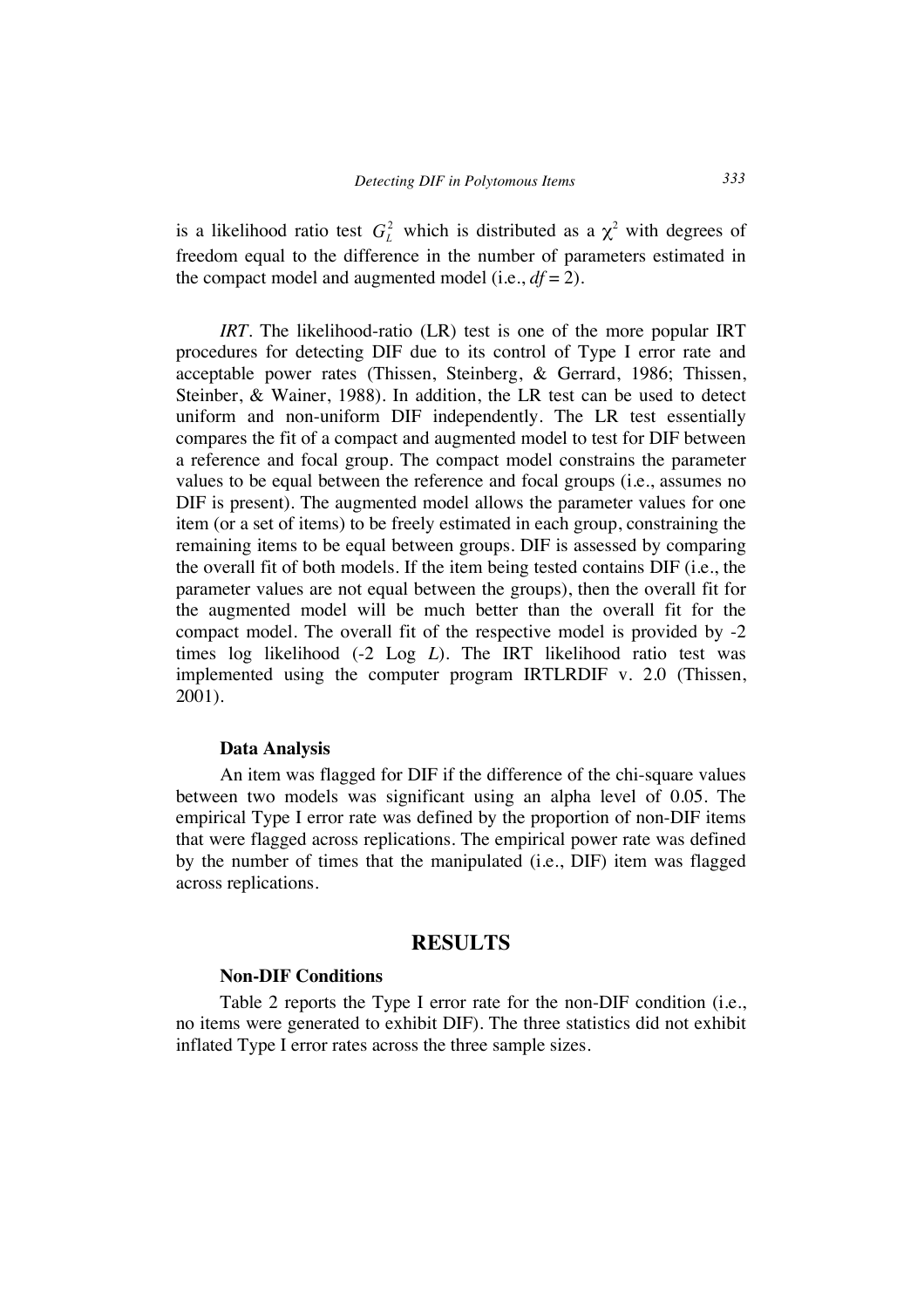*334 P. Elosua & C.S. Wells*

|             |             |      | Logistic   |
|-------------|-------------|------|------------|
| Sample Size | <b>MACS</b> | IR T | Regression |
| $N = 300$   | 0 02        | 0.06 | 0.05       |
| $N = 500$   | 0.03        | 0.05 | 0.05       |
| $N=1,000$   | 0 04        | 06   | 106        |

**Table 2. Type I Error Rate for Non-DIF Conditions.**

#### **Uniform DIF (***b***-parameter)**

Table 3 reports the Type I error rate when uniform DIF was present for items 1 to 3. The Type I error rate was based on the detection rate for items 4 to 15 (i.e., those not simulated to exhibit DIF). MACS appeared to exhibit controlled Type I error rates whereas logistic regression exhibited noticeably inflated Type I error rates for the large magnitude of DIF conditions with *N*=500 and *N*=1,000. The Type I error rate for the likelihood-ratio test also appeared to be slightly influenced by the magnitude of DIF. It is likely that the presence of DIF contaminated the covariate (i.e., total score) in logistic regression that was used to match the reference and focal groups. For the likelihood-ratio test, the presence of DIF negatively influenced the concurrent calibration. The reason MACS did not suffer an inflated Type I error rate was likely because the reference item was not simulated to exhibit DIF.

Table 4 reports the empirical power rates for detecting uniform DIF. The cells corresponding to conditions in which the Type I error rate was noticeably influenced are X-ed out since power is conditional on controlling the Type I error rate. For conditions in which the Type I error rate was controlled, logistic regression exhibited slightly more power in detecting uniform DIF compared to MACS and the likelihood-ratio test. MACS and the likelihood-ratio test were comparable across the conditions.

#### **Non-uniform DIF (***a***-parameter)**

Table 5 reports the Type I error rate when non-uniform DIF was present for items 1 to 3. The Type I error rate was based on the detection rate for items 4 to 15 (i.e., those not simulated to exhibit DIF). Each statistic procedure exhibited controlled Type I error rates when some of the items exhibited non-uniform DIF. It is interesting that although the presence of uniform DIF had a negative influence on the Type I error rate, non-uniform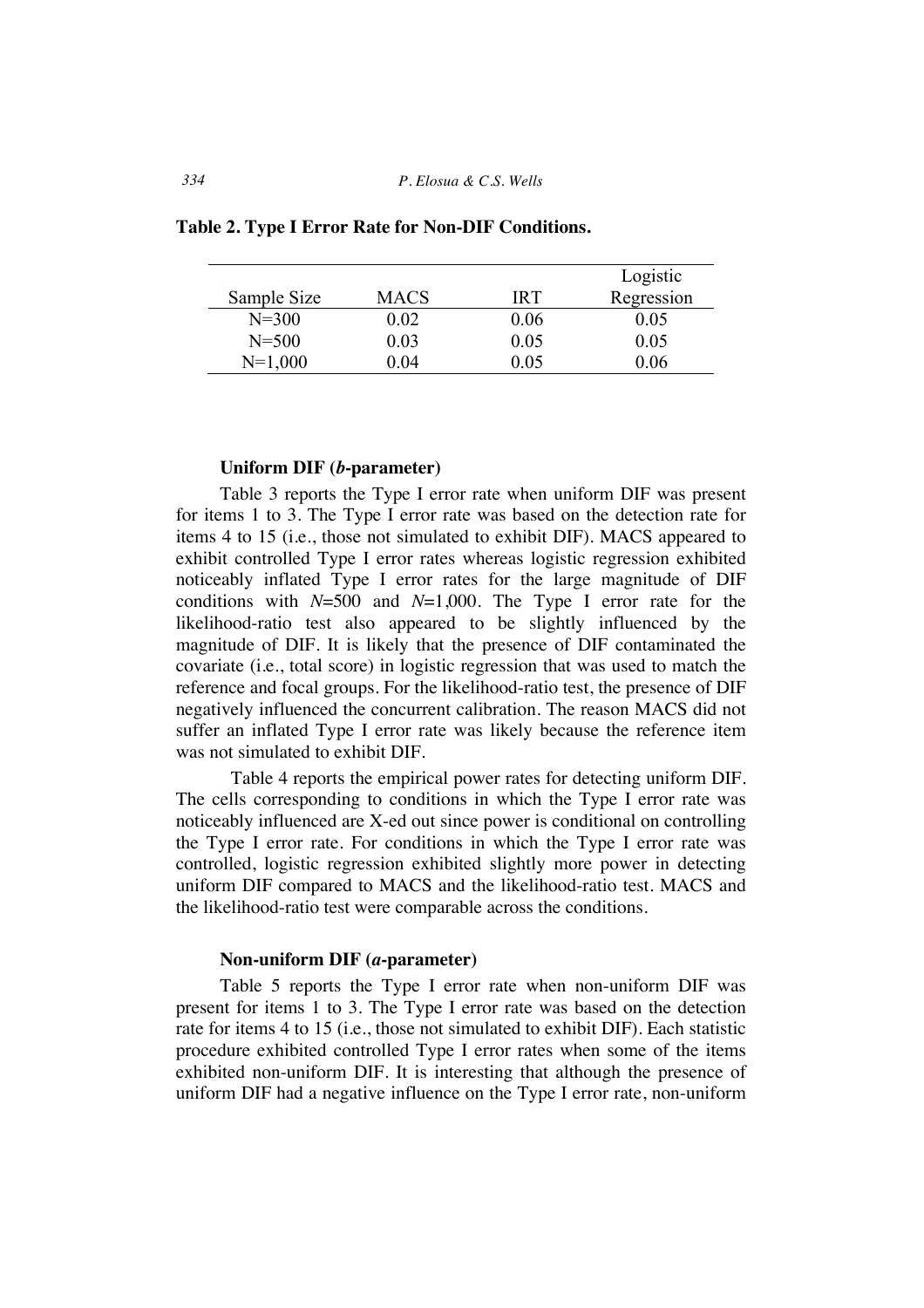did not appear to negatively influence the covariate in logistic regression or linking procedure (i.e., concurrent calibration) used in the likelihood-ratio test.

|        |           | Magnitude |             |            | Logistic   |
|--------|-----------|-----------|-------------|------------|------------|
|        |           | of DIF    | <b>MACS</b> | <b>IRT</b> | Regression |
|        | $N = 300$ | Small     | 0.05        | 0.06       | 0.03       |
|        |           | Large     | 0.04        | 0.06       | 0.08       |
| Sample | $N = 500$ | Small     | 0.04        | 0.05       | 0.07       |
| Size   |           |           |             |            |            |
|        |           | Large     | 0.04        | 0.08       | 0.12       |
|        | $N=1,000$ | Small     | 0.04        | 0.06       | 0.09       |
|        |           | Large     | 0.03        | 0.09       | 0.21       |

**Table 3. Type I Error Rate in the Presence of Uniform (***b***-parameter) DIF.**

**Table 4. Power Rates for Detecting Uniform (***b***-parameter) DIF.**

|        |           | Magnitude |             |            | Logistic   |
|--------|-----------|-----------|-------------|------------|------------|
|        |           | of DIF    | <b>MACS</b> | <b>IRT</b> | Regression |
|        | $N = 300$ | Small     | 0.20        | 0.22       | 0.24       |
|        |           | Large     | 0.59        | 0.62       | 0.64       |
| Sample | $N = 500$ | Small     | 0.28        | 0.31       | 0.37       |
| Size   |           |           |             |            |            |
|        |           | Large     | 0.72        | 0.72       |            |
|        | $N=1,000$ | Small     | 0.51        | 0.52       | 0.57       |
|        |           | Large     | 0.80        | 0.74       |            |

Cells where the Type I error rate was inflated have been X-ed out.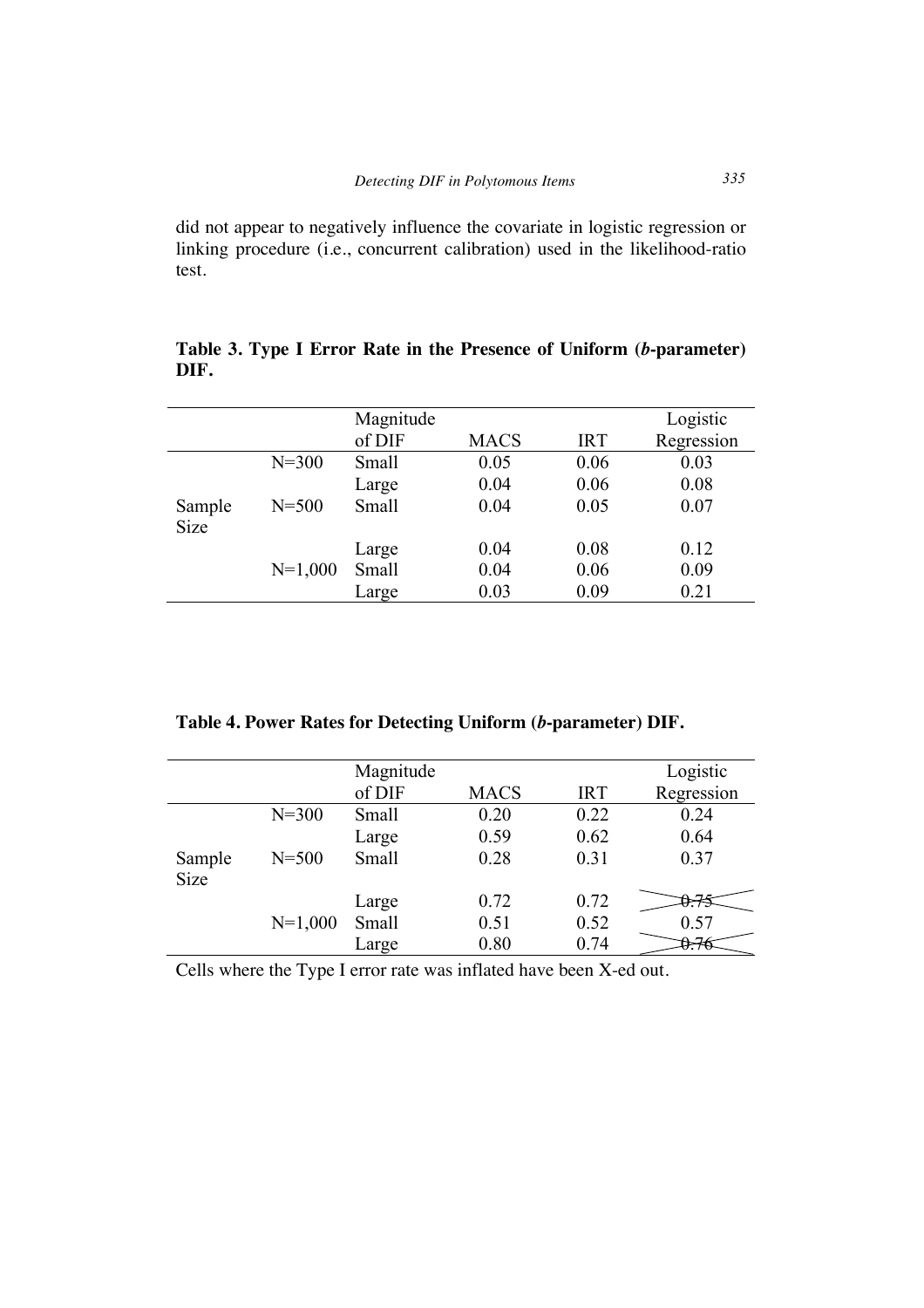| 336 | P. Elosua & C.S. Wells |
|-----|------------------------|
|     |                        |

Table 6 reports the power rates for detecting non-uniform DIF (items 1 to 3). It was apparent that the likelihood-ratio test exhibited far more power in detecting non-uniform DIF compared to MACS and the logistic regression procedure. Even in the small magnitude DIF conditions, the likelihood-ratio test exhibited considerable power. MACS and logistic regression exhibited comparable power across the conditions.

|             |           | Magnitude |             |            | Logistic   |
|-------------|-----------|-----------|-------------|------------|------------|
|             |           | of DIF    | <b>MACS</b> | <b>IRT</b> | Regression |
|             | $N = 300$ | Small     | 0.04        | 0.05       | 0.04       |
|             |           | Large     | 0.03        | 0.05       | 0.05       |
| Sample      | $N = 500$ | Small     | 0.03        | 0.06       | 0.04       |
| <b>Size</b> |           |           |             |            |            |
|             |           | Large     | 0.03        | 0.05       | 0.04       |
|             | $N=1,000$ | Small     | 0.04        | 0.05       | 0.05       |
|             |           | Large     | 0.04        | 0.05       | 0.04       |

**Table 5. Type I Error Rate in the Presence of Non-uniform (***a***parameter) DIF.**

**Table 6. Power Rates for Detecting Non-uniform (***a***-parameter) DIF.**

|           | Magnitude |             |            | Logistic   |
|-----------|-----------|-------------|------------|------------|
|           | of DIF    | <b>MACS</b> | <b>IRT</b> | Regression |
| $N = 300$ | Small     | 0.09        | 0.66       | 0.08       |
|           | Large     | 0.08        | 0.98       | 0.10       |
| $N = 500$ | Small     | 0.08        | 0.80       | 0.08       |
|           |           |             |            |            |
|           | Large     | 0.13        | 1.00       | 0.11       |
| $N=1,000$ | Small     | 0.15        | 0.97       | 0.11       |
|           | Large     | 0.21        | 1.00       | 0.16       |
|           |           |             |            |            |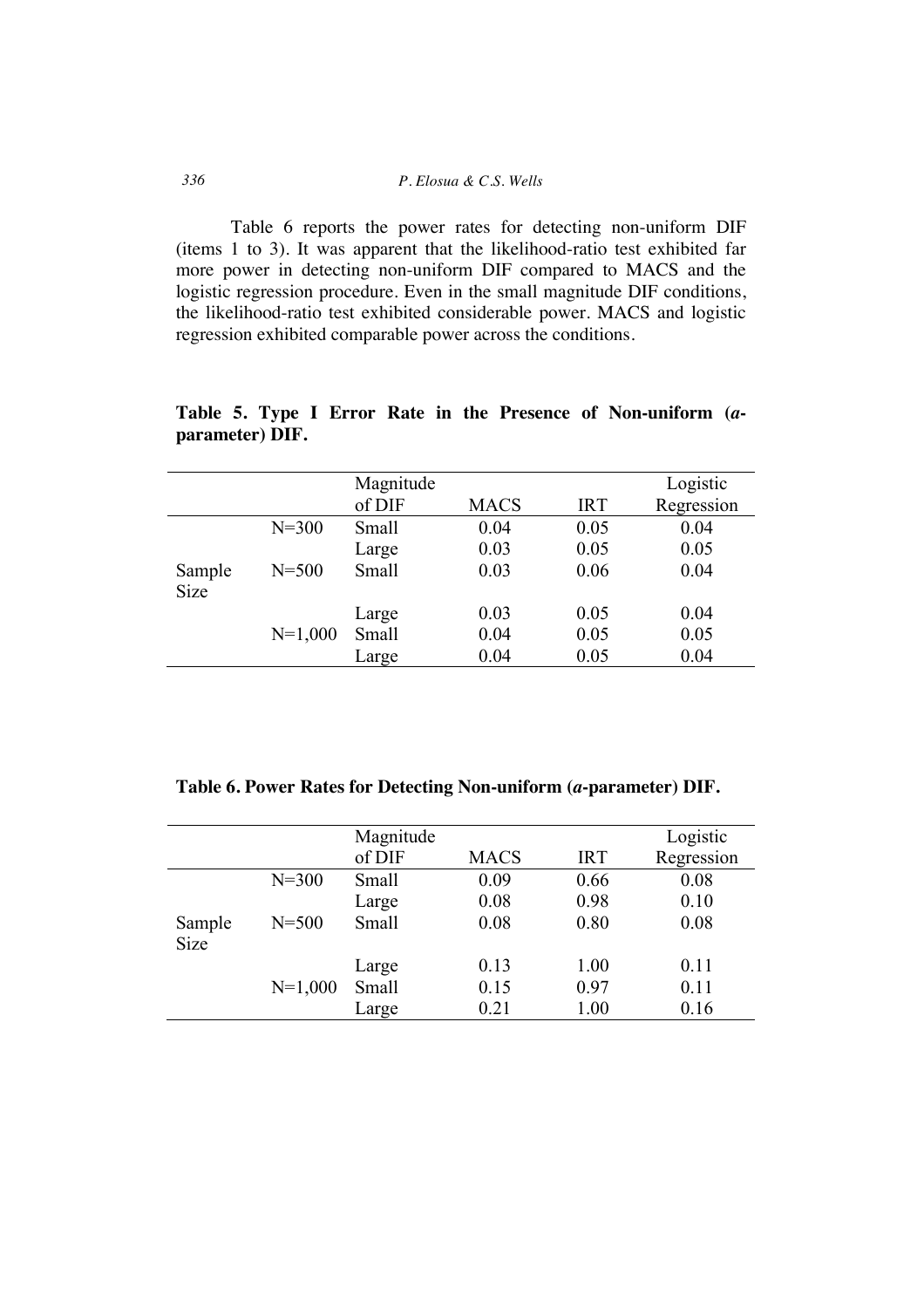#### **Non-uniform DIF (***a***- and** *b***-parameter)**

Table 7 reports the Type I error rate when the *a*- and *b*-parameter values differed between the reference and focal groups for items 1 to 3. The Type I error rate was based on the detection rate for items 4 to 15 (i.e., those not simulated to exhibit DIF). MACS appeared to exhibit controlled Type I error rates. Logistic regression exhibited noticeably inflated Type I error rates for the large magnitude of DIF conditions with *N*=500 and *N*=1,000 as well as the small magnitude of DIF conditions with *N*=1,000. The likelihood-ratio test exhibited inflated Type I error rates for the large magnitude of DIF condition with *N*=1,000. The observed inflated Type I error rates are not surprising considering the uniform DIF results where the Type I error rates were also inflated.

Table 8 reports the empirical power rates for detecting non-uniform DIF in which the *a*- and *b*-parameter both exhibited DIF. The cells corresponding to conditions in which the Type I error rate was noticeably influenced are X-ed out since power is conditional on controlling the Type I error rate. For conditions in which the Type I error rate was controlled, the likelihood-ratio test exhibited considerably more power than MACS and logistic regression; MACS and logistic regression exhibited comparable power for the same conditions. However, MACS exhibited controlled Type I error rate and reasonable power rates as the sample size increased (however, this was most likely because the reference item was not simulated to exhibit DIF).

|             |           | Magnitude |             |            | Logistic   |
|-------------|-----------|-----------|-------------|------------|------------|
|             |           | of DIF    | <b>MACS</b> | <b>IRT</b> | Regression |
|             | $N = 300$ | Small     | 0.04        | 0.06       | 0.06       |
|             |           | Large     | 0.04        | 0.08       | 0.04       |
| Sample      | $N = 500$ | Small     | 0.03        | 0.06       | 0.08       |
| <b>Size</b> |           |           |             |            |            |
|             |           | Large     | 0.03        | 0.09       | 0.16       |
|             | $N=1,000$ | Small     | 0.05        | 0.07       | 0.12       |
|             |           | Large     | 0.03        | 0.13       | 0.31       |

**Table 7. Type I Error Rate in the Presence of Non-uniform (***a***- and** *b***parameter) DIF.**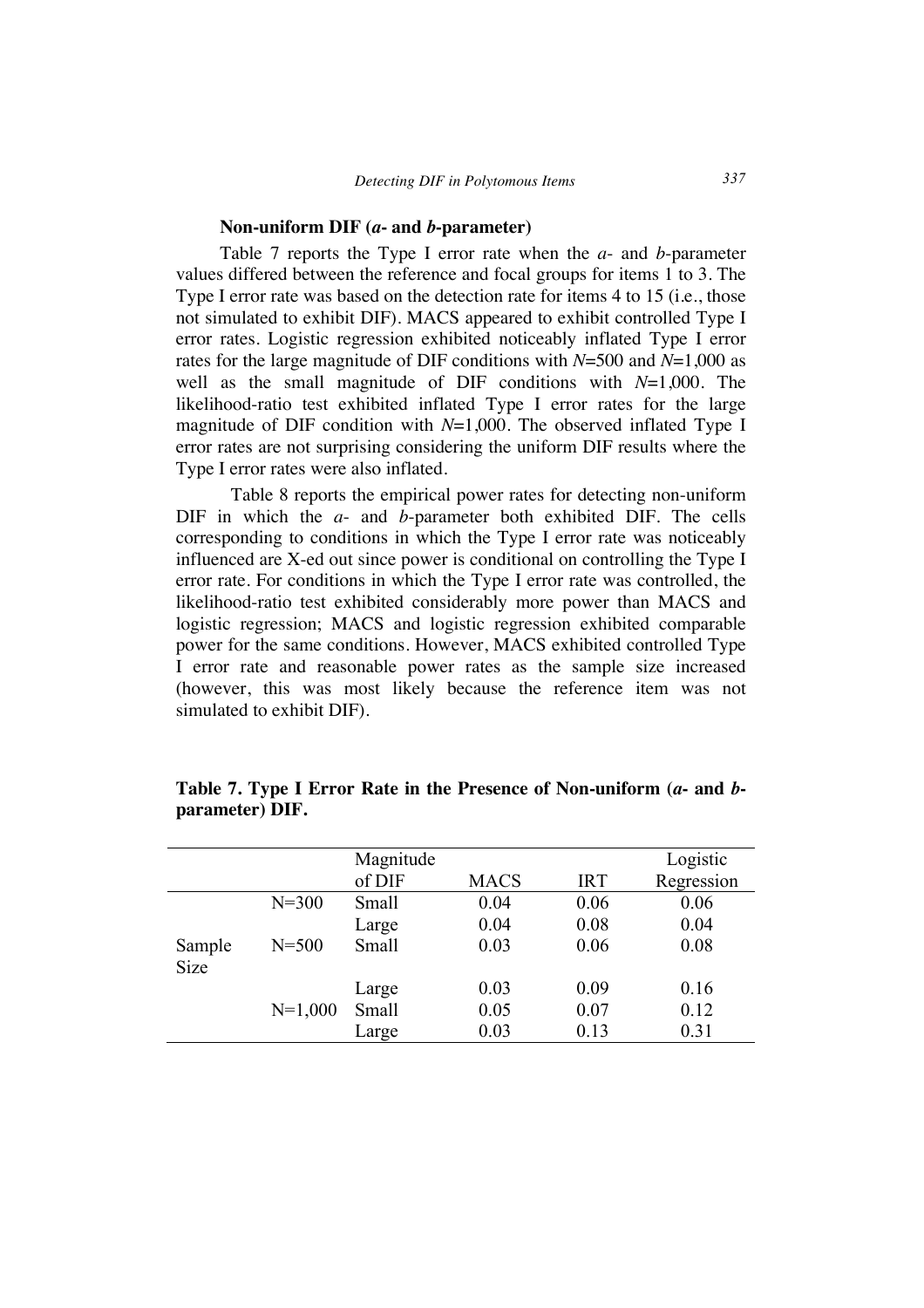|             |           | Magnitude |             |            | Logistic   |
|-------------|-----------|-----------|-------------|------------|------------|
|             |           | of DIF    | <b>MACS</b> | <b>IRT</b> | Regression |
|             | $N = 300$ | Small     | 0.28        | 0.69       | 0.32       |
|             |           | Large     | 0.86        | 1.00       | 0.78       |
| Sample      | $N = 500$ | Small     | 0.42        | 0.84       | 0.45       |
| <b>Size</b> |           |           |             |            |            |
|             |           | Large     | 0.97        | 1.00       | $\epsilon$ |
|             | $N=1,000$ | Small     | 0.77        | 1.00       |            |
|             |           | Large     | 1.00        | ્ભ         |            |

**Table 8. Power Rates for Detecting Non-uniform (***a***- and** *b***-parameter) DIF.**

Cells where the Type I error rate was inflated have been X-ed out.

## **DISCUSSION**

The purpose of the present study was to compare two model-based procedures, MACS and IRT, and an observed-score based procedure, ordinal logistic regression, for detecting DIF in polytomous items. Although each method exhibited controlled Type I error rates when none of the items exhibited DIF, the IRT based likelihood-ratio test and ordinal logistic regression exhibited inflated Type I error rates when DIF was present in some of the items; the Type I error rate for MACS did not appear to be influenced by the presence of DIF. This appears to be related to how group differences are equated before testing for DIF. The IRT based likelihoodratio test uses concurrent calibration to place the item parameter estimates for the two groups onto the same scale so that they may be compared. If some of the items used in the concurrent calibration function differentially, the linking of the two scales may be corrupted making it difficult to interpret differences in item parameter estimates. Logistic regression uses an estimate of proficiency such as the total score to control for differences between the groups. When the estimate of proficiency is influenced by DIF, group comparisons may be invalid. MACS, on the other hand, equates the groups by fixing one of the factor loadings to 1.0 in both groups (i.e., reference item); therefore, the scale of the latent variable for both groups is determined by the same variable, controlling for measurement error. If the reference item functions differentially between the groups, the remaining comparisons will likely be invalid. In this study, the reference item was free of DIF.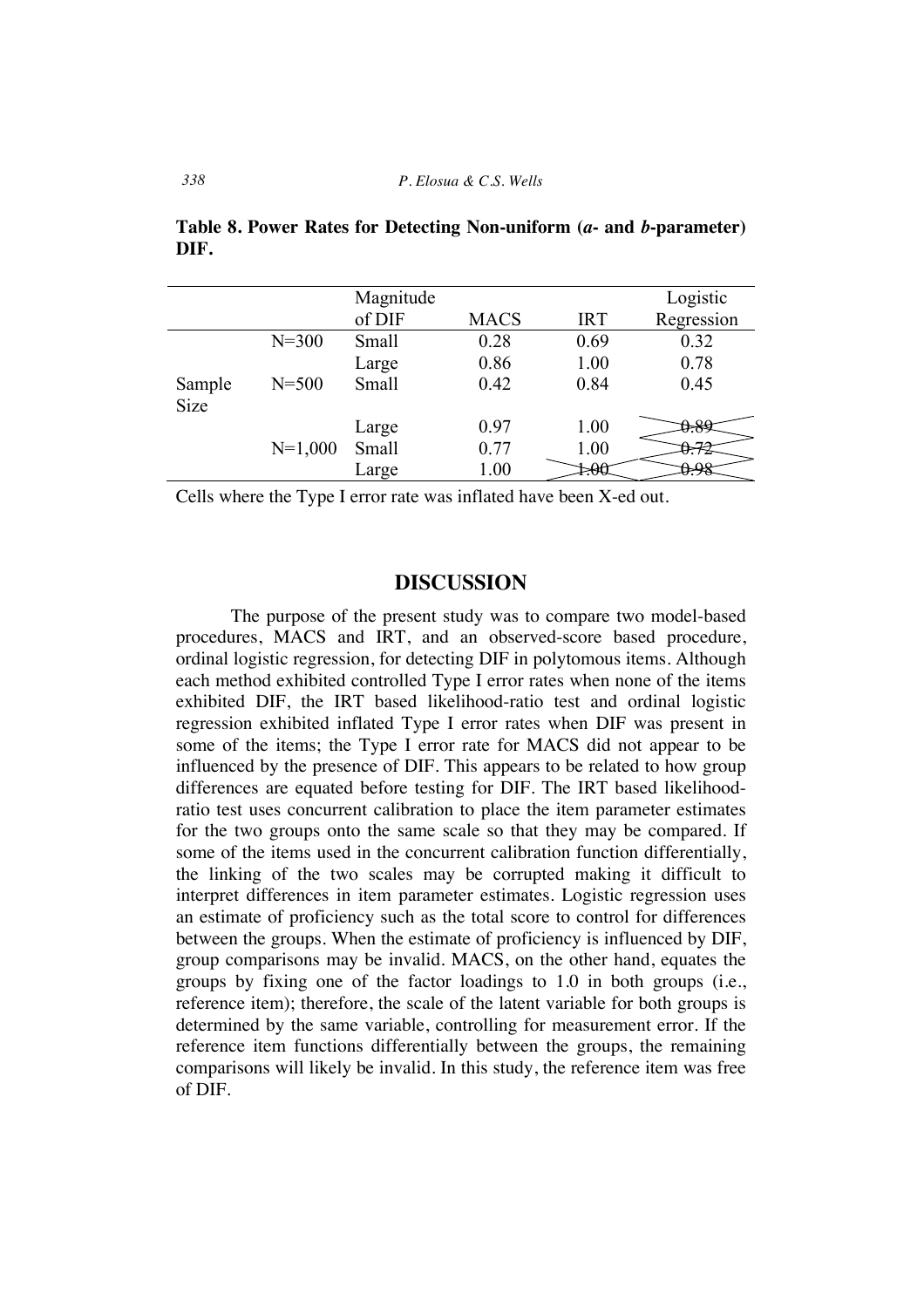Given the importance of selecting appropriate anchor items or a reference item, it is worthwhile examining a selection method of anchor items when testing for DIF. For example, Woods (2009) developed and investigated an empirical procedure for selecting appropriate anchor items for tests of DIF using the likelihood-ratio test. Essentially, the method is a rank-based strategy in which the items with the smallest DIF statistics are selected to represent the anchor. Once those items are selected, they are used to link the scales for the two groups that are then used to test for DIF. Woods found that the rank-based method improved DIF detection. Although the method was developed using the likelihood-ratio test, it could easily be extended to other methods such as MACS or logistic regression.

For uniform DIF, MACS and IRT exhibited similar power rates. This is particularly interesting since the IRT procedure would be expected to have an advantage since it implemented the same model that was used to generate the data (i.e., Samejima's GRM). These results are consistent with Stark et al. (2006) but contradict Meade and Lautenschlager (2004). In this study, we used the free-baseline model, which was also used in Stark et al. (2006). This is evidence supporting the use of the free-baseline approach when assessing measurement invariance. Furthermore, logistic regression exhibited slightly more power than MACS and IRT for the smaller sample size conditions. This may be due to the fact that the model-based procedures require larger sample sizes in order to obtain accurate model parameter estimates that are used in testing DIF. This problem may be exacerbated in real data where the models will not fit the data perfectly.

For non-uniform DIF (*a*-parameter only), only IRT exhibited reasonable power rates. This is consistent with Meade and Lautenschlager (2004) who found that MACS was unable to detect *a*-parameter DIF. Logistic regression also exhibited very low power rates for detecting nonuniform DIF. However, when the item was simulated to exhibit DIF in the *a*- and *b*-parameter, MACS and logistic regression exhibited reasonable power rates, most likely because they were detecting DIF in the *b*parameter.

For future research, it would be interesting to compare the measurement model approaches (e.g., MACS and the likelihood-ratio) to other observed-score procedures such as the Mantel-Haenszel procedure. For example, Fidalgo and Madeira (2008) and Fidalgo and Scalon (2010) illustrated a unified framework for testing DIF in multiple groups for both dichotomous and polytomous items using the generalized Mantel-Haenszel method. A primary advantage of the Mantel-Haenszel procedures is that they provide an effect size that summarizes the magnitude of the DIF. The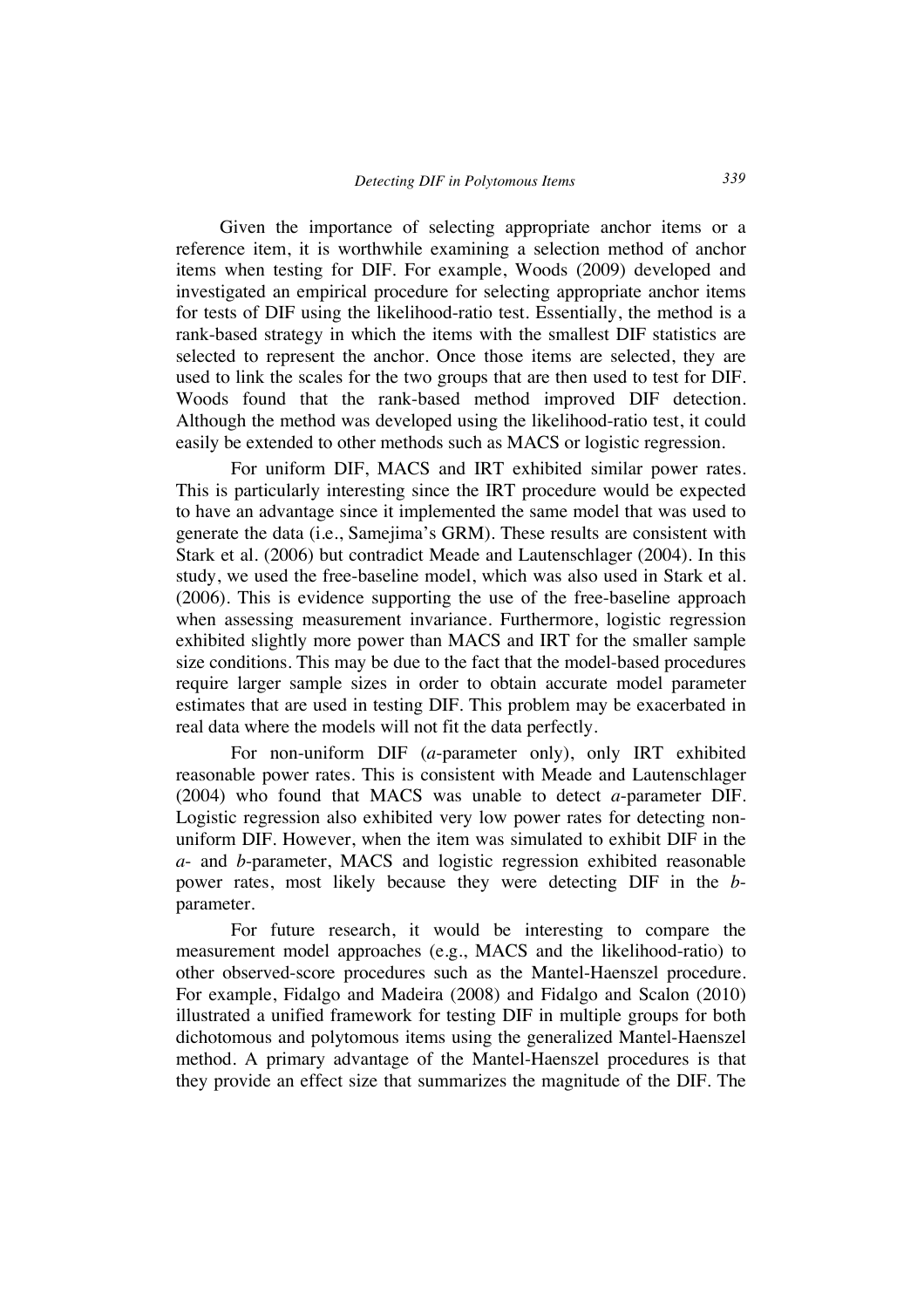disadvantage of the Mantel-Haenszel procedures is that they cannot detect non-uniform DIF. It would be interesting to compare these procedures to model-based procedures under conditions of model fit and model misfit.

## **RESUMEN**

**Detección de DIF en ítems politómicos por medio de MACS, TRI y Regresión Logística Ordinal.** El objetivo de este trabajo fue comparar el error Tipo I y la potencia de tres métodos de detección de funcionamiento diferencial del ítem en respuestas politómicas. Se compararon dos procedimientos basados en los modelos de estructuras de medias y covarianzas (MACS) y la teoría de respuesta al ítem (IRT) con un tercer procedimiento de puntuación observada, la regresión logística ordinal. Se utilizó simulación Montencarlo para generar datos según el modelo de respuesta graduada de Samejima. Se manipularon tres factores: tamaño de la muestra por grupo (300-, 500-, y 1,000- sujetos), tipo de DIF (*b*-parámetro, *a*-parámetro y *a*- y b parámetros), y magnitud de DIF (pequeño y grande). El error tipo I en presencia de DIF fue mayor que el esperado para la TRI y la regresión logística ordinal. Para la condición de DIF uniforme, MACS y TRI mostraron potencias similares, sin embargo, la regresión logística ordinal mostró una potencia algo superior al resto para tamaños de muestra pequeños. En las condiciones de DIF no uniforme, la potencia de la TRI fue mayor que MACS y la regresión logística ordinal.

## **REFERENCES**

Bollen, K. A. (1989). *Structural equations with latent variables*. New York: Wiley.

- Drasgow, F., & Kanfer, R. (1985). Equivalence of psychological measurement in heterogoneous populations. *Journal of Applied Psychology, 70,* 662-680
- Embretson, S. E., and. Reise, S.P. (2000). *Item Response Theory for Psychologists*. Mahwah, NJ: Lawrence Erlbaum Associates.
- Fidalgo, A. M. & Madeira, J. M. (2008). Generalized Mantel-Haenszel methods for differential item functioning detection. *Educational and Psychological Measurement, 58*(6), 940-958.
- Fidalgo, A. M. & Scalon, J. D. (2010). Using generalized Mantel-Haenszel statistics to assess DIF among multiple groups. *Journal of Psychoeducational Assessment, 28*(1), 60-69.
- French, A. W., and Miller, T. R. (1996). Logistic regression and its use in detecting differential item functioning in polytomous items. *Journal of Educational Measurement, 33*(3), 315-332.
- Hambleton, R. K., Swaminathan, H. & Rogers,H.J. (1991). *Fundamentals of item response theory.* Newbury Park: Sage.
- Hosmer, D.W. & Lemeshow, S. (2000) *Applied Logistic Regression* (2nd edn). Wiley.
- Jöreskog, K. G. (1971). Simultaneous factor analysis in several populations. *Psychometrika, 36*, 409-426.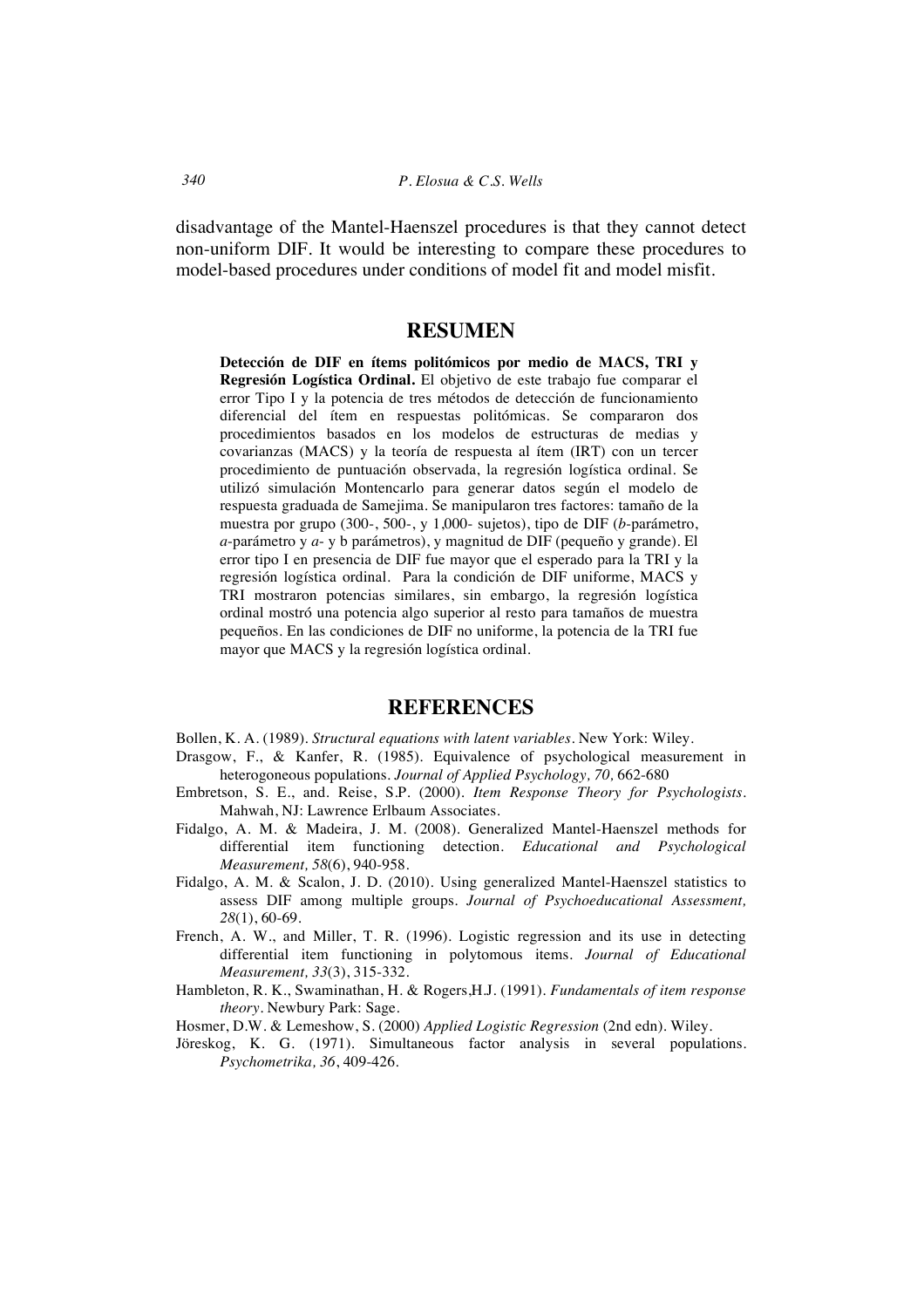- Kristjansson, E., Aylesworth, R., McDowell, I., & Zumbo, B. D. (2005). A comparison of four methods for detecting differential item functioning in ordered response items. *Educational and Psychological Measurement, 65*(6), 935-953.
- Kim, E. S. & Yoon, M. (2011). Testing measurement invariance: A comparison of multiple-group categorical CFA and IRT. *Structural Equation Modeling, 18*, 212- 228
- Lord, F. M. (1980). *Applications of item response theory to practical testing problems*. Hillsdale, NJ, LEA.
- Lubke, G. H., and Muthén, B. O. (2004). Applying multigroup confirmatory factor models for continuous outcomes to Likert scale data complicates meaningful group comparisons. *Structural Equation Modeling, 11*(4), 514-534.
- Mantel N. (1963) Chi-square tests with one degree of freedom: extensions of the Mantel-Haenszel procedure. *Journal of American Statistic Association, 58*, 690-700.
- Meade, A. W., and Lautenschlager, G. J. (2004a). A comparison of item response theory and confirmatory factor analytic methodologies for establishing measurement equivalence/invariance. *Organizational Research Methods, 7*(4), 361-388.
- Meredith, W. (1964). Notes on factorial invariance. *Psychometrika, 29*, 177-185.
- Meredith, W. (1993). Measurement invariance, factor analysis, and factorial invariance. *Psychometrika, 58*, 521-543.
- Muthén, L. K., & Muthén, B. O. (2004). *Mplus users's guide*. Los Angeles: Muthén and Muthén.
- Potenza, M. T., & N. J. Dorans (1995). DIF assessment for polytomously scored items: a framework for classification and evaluation. *Applied Psychological Measurement 19*(1), 23-37.
- Raju, N.S., Laffitte, L.J., & Byrne, B.M. (2002). Measurement equivalence: A comparison of confirmatory factor analysis and item response theory. *Journal of Applied Psychology, 87,* 517-529.
- Samejima, F. (1969). Estimation of latent ability using a response pattern of graded scores. *Psychometrika Monograph,* No. 17.
- Sörbom, D. (1974) A general method for studying differences in factor means and factor structures between groups. *British Journal of Mathematical and Statistical Psychology, 27*, 229-239.
- Spray, J. A., & Miller, T. (1994). *Identifying nonuniform DIF in polytomously scored test items.* (American College Testing Research Report Series 94-1) Iowa City, IA: American College Testing Program.
- Stark, S., Chernyshenko, O. S., & Drasgow, F. (2006). Detecting differential item functioning with confirmatory factor analysis and item response theory: Toward a unified strategy. *Journal of Applied Psychology, 91*(6), 1292-1306.
- Thissen, D. (2001). IRTLRDIF v.2.0b: Software for the Computation of the Statistics Involved in Item Response Theory Likelihood-Ratio Tests for Differential Item Functioning (http://www.unc.edu/~dthissen/dl.html).
- Thissen, D., Steinberg, L, & Gerard, M. (1986). Beyond group mean differences: the concept of item bias.Psychological Bulletin, 99, 118-128.
- Thissen, D., Steinberg, L., & Wainer, H.. (1988). Use of item respone theory in the study of group differences in trace lines. In H.Wainer and H. I. Braun (Eds). *Test validity*. (pp.147-169). NJ: Lawrence Earlbaum associates.
- Woods, C. M. (2009). Empirical selection of anchors for tests of differential item functioning. *Applied Psychological Measurement, 33*(1), 42-57.